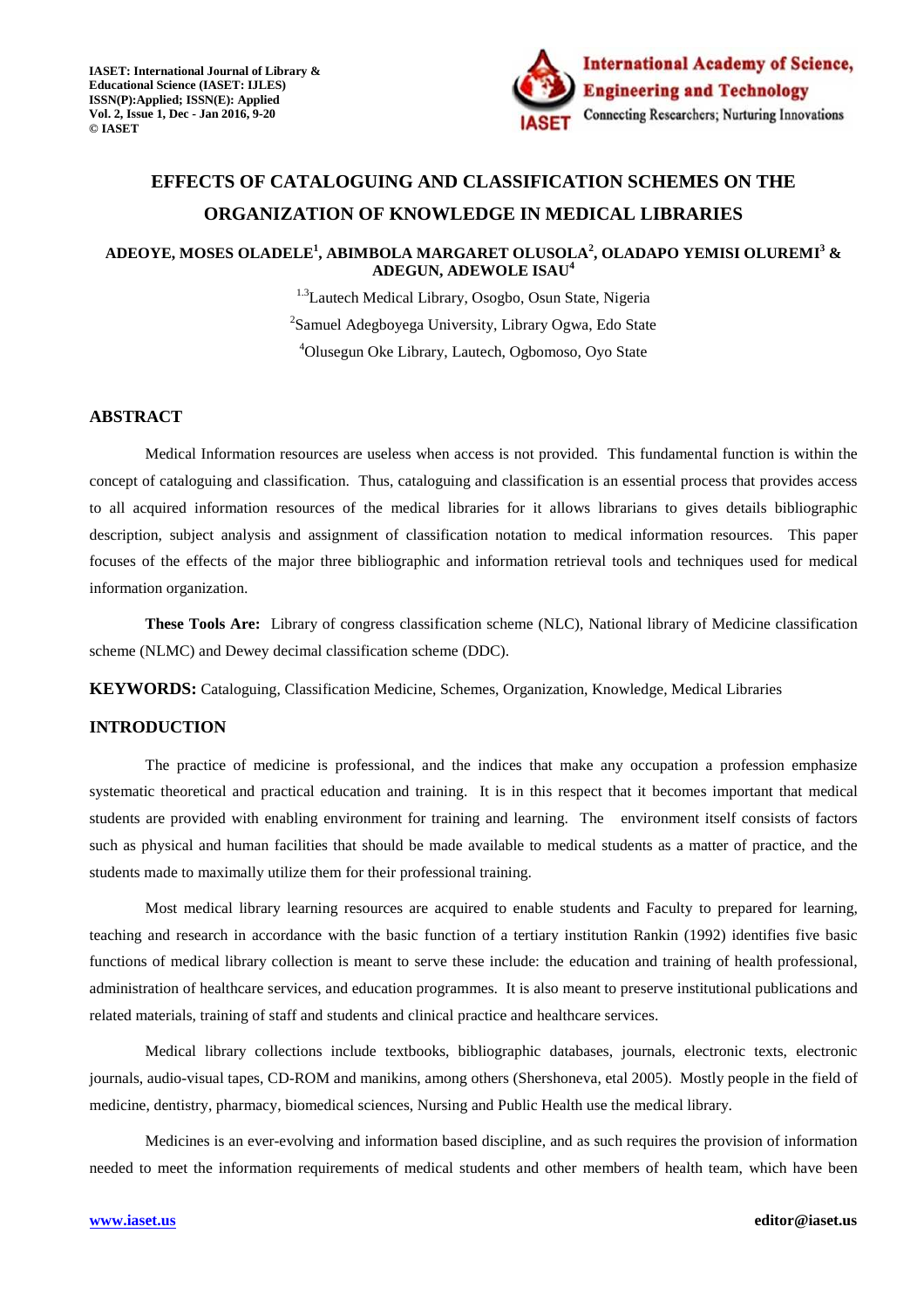identified to include: information for studying course work. This type of information would equip them with the skills they need to practice up-to-date and evidence-based medicine which are essential to improving the quality of medical care (Ibrahim, et al, 2004). The materials needed to meet the students' information needs were to be found in lecture notes, hand-outs, textbooks, computerized indexes and other electronic resources like medicine and the internet (Ibegwam, 2003).

 Two issues are crucial to efficiency of medical libraries; these issues are collection development and organization of the collection. Collection development involves selection and acquisition of information sources when translate into collections of a library. Collections of medical libraries are the bedrocks of all services they can offer and determinant of the extent to which such services can be provided. The collection must be reasonably good and diverse, such collections must include all the categories of information sources such as print and non-print form e.g. books, journals, computers, CD-ROM, charts, diagrams maps, references sources e.t.c.

 The processes involved in organizing the resources acquired for the medical libraries are called cataloguing and classification.

 Cataloguing and classification are core tenant of librarianship, has at its heart the goal of making library materials more accessible to the users. Cataloguing allow users to identify, select, find and obtain the appropriate resources that address their information needs, and the arrangement of the library catalogs is depending on the selection of classification scheme. Classification allows materials, to be collated with similar materials, which is usually accomplished subject classifications (Fricke 2012)

 Medical information resources are useless when access is not provided. Thus, cataloguing is an essential process that provides access to all acquired information resources of the library for it allows people to find information needed for their personal and professional growth and development it also provides access points to information resources in a way that users will be able to find needed information or resources.

 The element in cataloguing consists of bibliographic description, subject analysis and classification. Indeed, cataloguing is very important in keeping all materials in the library organized because it provides regularity with the library. The library through the cataloguing services provided, and delivers the most efficient and highest quality service so that library users may identify and retrieve appropriate materials to meet their information needs.

#### **WHAT IS CATALOGUING**

 Cataloguing is the process of creating entries for a catalogue in libraries, this usually includes bibliographic description i.e. (the authors name, the title and the date of publication, the published and place of publication, the edition, number of pages or volumes, height of the books in centimeters details of illustrations and some brief notes), subject analysis, assignment of classification notation, and activities involved in physically preparing the item for the shelf. This task usually performed under the supervision of a librarian trained as a cataloguer. (Johan, K. 2009)

 There are two kinds of cataloguing i.e. original cataloguing and copy cataloguing. Original cataloguing is the preparation of a bibliographic record from the scratch, without the aid of pre-existing catalogue record for the same edition while copy cataloguing is the adaptation of pre-existing bibliographic record (usually found in OCLC, RLIN, NUC or some other bibliographic database) to fit the characteristics of the item in hand, with modification to correct obvious errors and minor adjustments to reflect locally accepted cataloguing practice, as distinct from original cataloguing.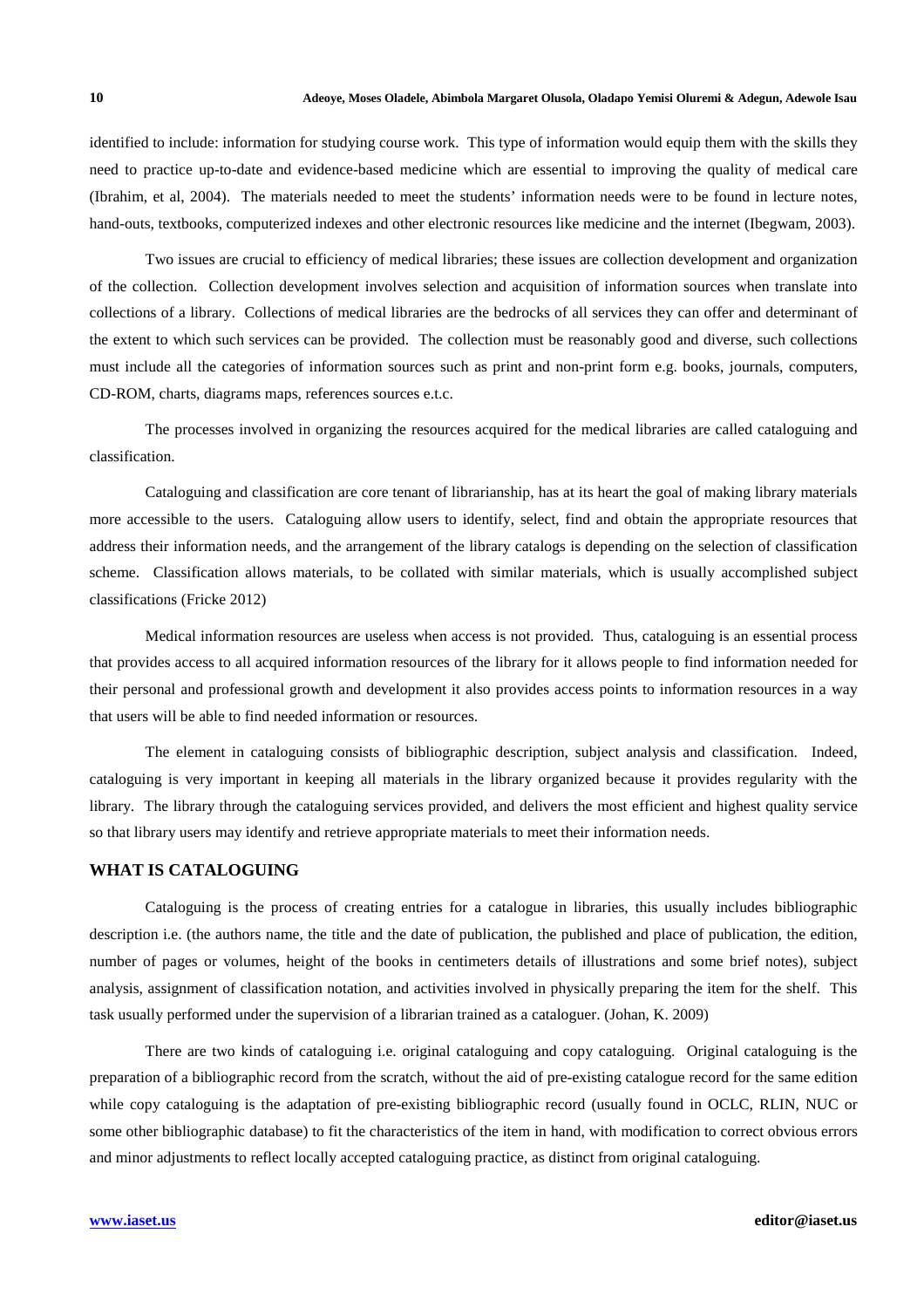#### **Effects of Cataloguing and Classification Schemes on the Organization of Knowledge in Medical Libraries 11**

 The bibliographical details of materials in the medical libraries can be easily located through card catalogue or online catalogue. A card catalogue is a list of the holdings of a library, printed, typed or handwritten on a catalogue card(s), each representing a single bibliographic item in the collection. They are normally filed in a single alphabetical sequence or in a separate section by author, title and subject in the long narrow drawers of a specially designed filling cabinet, usually constructed of wood.

 On the other hand online catalogue consisting of or a collection of a bibliographic records in machine-readable format, maintained on a dedicated computer that provides uninterrupted interactive access via terminals or workstations indirect, continuous communication with the central computer. Most online catalogue is searchable by author, title, subject heading and keywords.

 The first step in cataloguing is descriptive which is done by allocating access points to the document. This entails the description of the essential parts of the publication such as the person or body responsible for the work, title, pagination, publisher, place of publication, edition and series note. Several codes or rules have emerged using some parameters to denote a document in the catalogue. But the most popular code which is used all over the world is the Anglo-American Cataloguing Rules 2 (AACR2) (2005). The code describes rules for each of the activities involved in cataloguing (sequence, punctuation, indentation, capitalization etc).

The second step in cataloguing is assigning a subject to the document. To do this one must first decide what the document is about (intellectual or subject content). The document must be examined carefully to get the required information from the title, sub-title, covers, jacket description, contents page, references and existing catalogue cards. Concepts which best describe the subject and which a user is most likely to search should be identified. Then a tool called Subject Headings should now be consulted to find suitable and appropriate uniform headings which use alphabetical, structured controlled language and cross-referencing of related terms. The Library of Congress Subject Headings which are based or Cutter's Rules for a dictionary catalogue and Sears List of Subject Headings have been the most influential and popular ones

#### **PURPOSE/GOAL OF CATALOGUING IN MEDICAL LIBRARIES**

According to Johan Koren (2009), the goals of cataloguing are:-

To enable a person/patron to find, identify, select and obtain.

To enable a person/patron/user to find a book of which either, the author, the title, or the subject is known.

To show what the library has by a given author on a given subject in a given literature.

To assist in the choice of a book as to its edition, (bibliographically) as to its character (literary or topical).

# **CLASSIFICATION OF MEDICAL LIBRARY RESOUCES**

 Amusa, I.O. and Iyoro, A.O. (2003) described classification as "The systematic arrangement of library collections on the shelves. All documents on a subject and are related ones are brought together from the general to the specific".

 Also, classification deals with assigning codes or notation representing the subject of an information sources. The codes or notations are called "call number or class number". It deals with determination of the subject of an information source and allocation of notation by which that information is shelved in the medical libraries.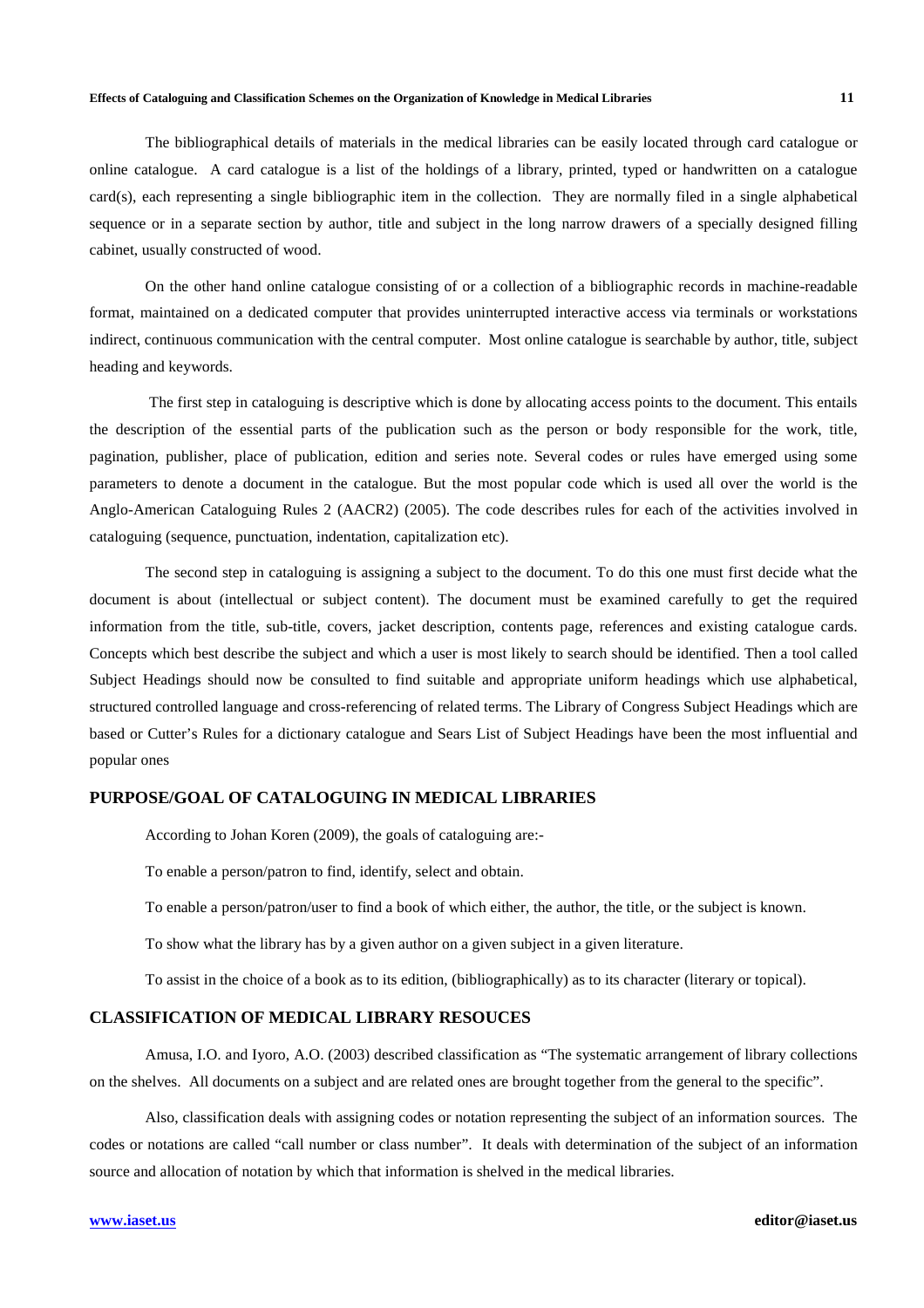#### **CLASSIFICATION SCHEMES IN MEDICAL LIBRARIES**

 Classification schemes are the main tool in classifying information sources in the medical libraries. They are publications containing systematically listed terms or notations representing discipline and sub disciplines. They aim at assisting librarians to organize library resources and the users in locating desire information sources easily and quickly.

 A typical classification scheme is in three parts, i.e. schedule, notation, and index. The schedule contains the list of all main classes and sub-classes of the scheme. The notation is a sign or symbol in a definite order representing disciplines and subjects listed in the schedule, and the index is an alphabetical list of subject terms in the schedule with their corresponding notation. Index provides quick access to the schedule.

Classification facilitates the following in a typical medical library.

- Purposeful arrangement and retrieval of information sources
- Proper replacement of consulted information sources on the shelves
- Display of information sources on different disciplines at a glance

There are several classification schemes in use worldwide, but I would like to discuss on three popular ones among them for classification of medical libraries resources. These are:

- National library of medicine classification scheme (NLMC)
- Library of congress-classification scheme (LC)
- Dewey Decimal classification (DDC)

# **NATIONAL LIBRARY OF MEDINE CLASSIFICATION SCHEME (NLMC)**

The National Library of Medicine Classification Scheme (NLMC) is the most commonly used classification scheme by medical libraries because it is the most appropriate for a medical collection as it is highly detailed and provides the best coverage for the specific subject area.

 The scheme was developed in 1948 by Mary Louise Mashall. The NLMC acts to supplement the library of congress classification by permanently excluding schedules QS-QZ and W-WZ (Womack 2008). These two divisions are designated as (Preclinical Sciences) and (Medicine and Related Subjects) respectively, which are subdivided hierarchically based on the sequence of study in the medical school curriculum (Lopez-Mertz 1997). This subject arrangement therefore is most appropriate for library catering specifically to medical professionals.

#### **OUTLINES OF NLMC SCHEDULES**

# **Outline of Schedules**

# **Preclinical Sciences**

- QS Human Anatomy
- QT Physiology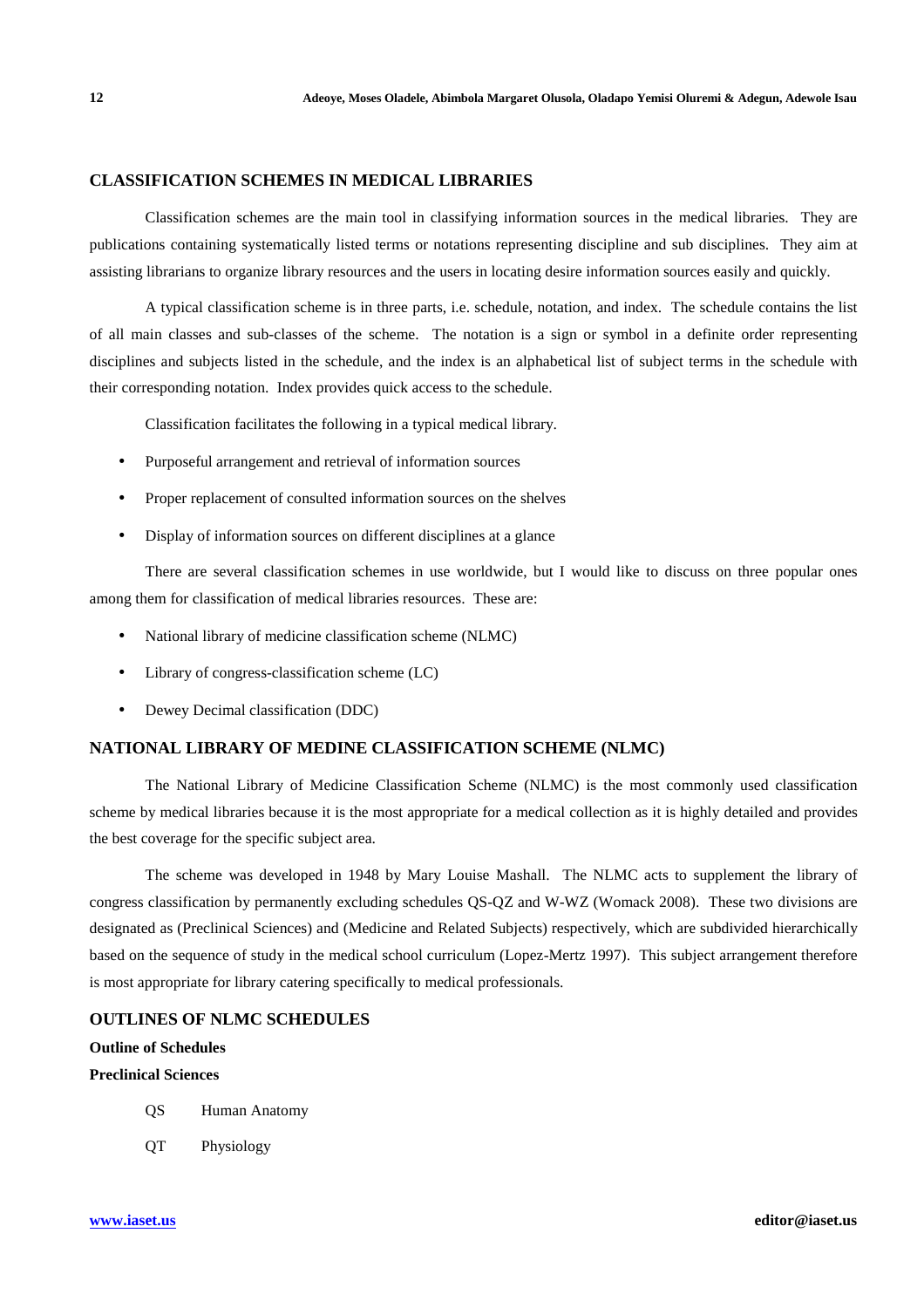- QU Biochemistry
- QV Pharmacology
- QW Microbiology and Immunology
- QX Parasitology
- QY Clinical Pathology
- QZ Pathology

# **MEDICINE AND RELATED SUBJECTS**

- W Health Professions
- WA Public Health
- WB Practice of Medicine
- WC Communicable Diseases
- WD 100 Nutrition Disorders
- WD 200 Metabolic Diseases
- WD 300 Immunologic and Collagen Diseases. Hypersensitivity
- WD 400 Animal Poisons
- WD 500 Plant Poisons
- WD 600 Diseases and Injuries Caused by Physical Agents
- WD 700 Aviation and Space Medicine
- WE Musculoskeletal System
- WF Respiratory System
- WG Cardiovascular System
- WH Hemic and Lymphatic Systems
- WI Digestive System
- WJ Urogenital System
- WK Endocrine System
- WL Nervous System
- WM Psychiatry
- WN Radiology. Diagnostic Imaging
- WO Surgery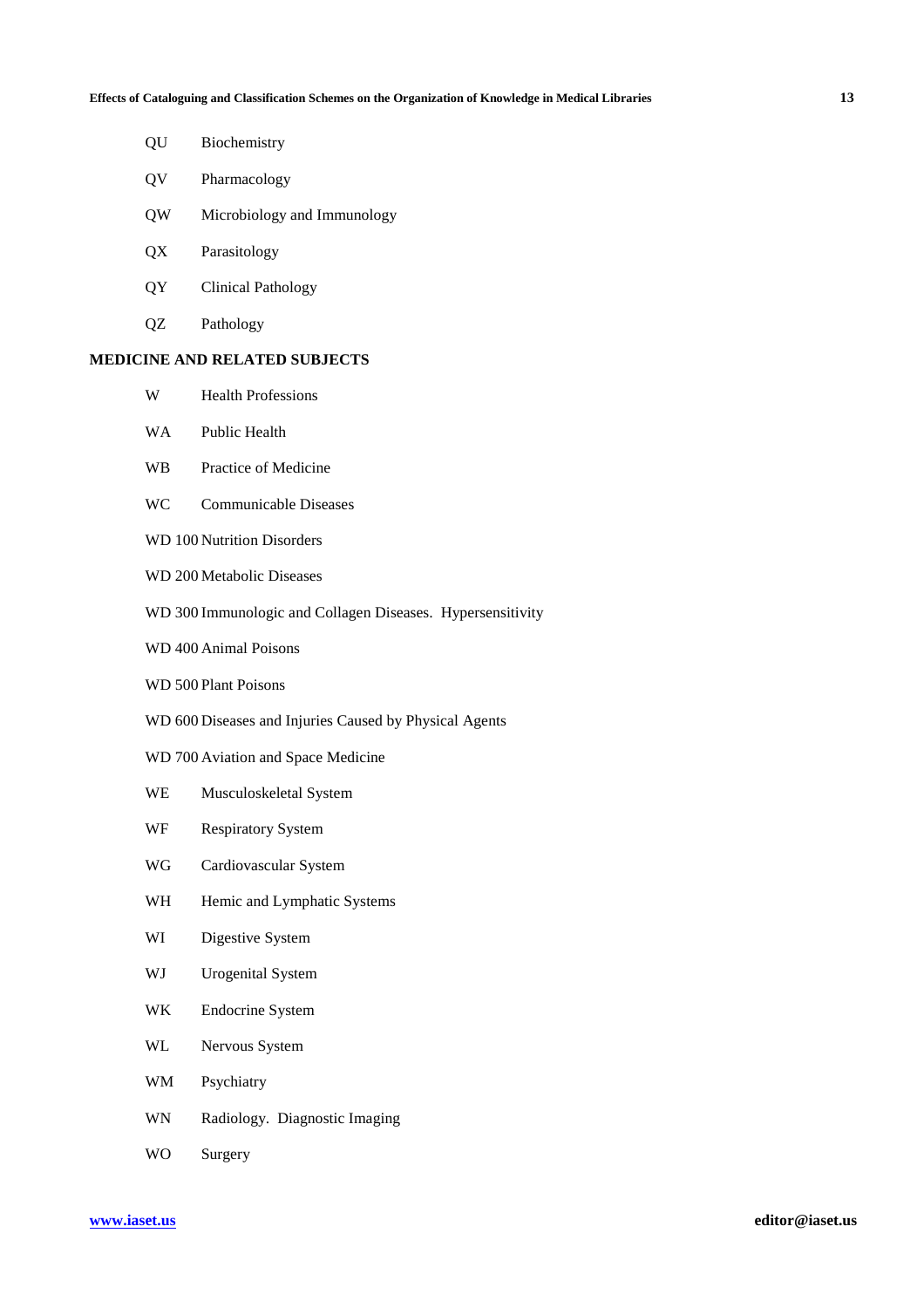| WP   | Gynecology                            |
|------|---------------------------------------|
| WQ   | <b>Obstetrics</b>                     |
| WR.  | Dermatology                           |
| WS   | Pediatrics                            |
| WT   | Geriatrics. Chronic Disease           |
| WU   | Dentistry. Oral Surgery               |
| WV   | Otolaryngology                        |
| WW   | Ophthalmology                         |
| WX . | Hospitals and other Health Facilities |
| WY   | Nursing                               |
| WZ   | History of Medicine                   |
|      | 19 <sup>th</sup> Century Schedule     |

# **DEWEY DECIMAL CLASSIFICATION SCHEMES**

This scheme was developed by the American Librarian Melvil Dewey in 1873. DDC is structured hierarchically; it proceeds from the general to the specific. It arranges knowledge into 10 broad classes. Each main class is divided into 10 divisions, and each division is further divided into 10 sub-divisions until all the subject terms have been specified. Arrangement of classes in DDC is based on disciplines rather than subjects (Amusa, O. I & Iyoro A. O. 2011)

 DDC TREATED MEDICINE AND Health as a division in the Science and Technology it provides class mark of 610-618. However, for consumer health, the DDC may be more appropriate as it is likely more familiar for patrons who use public libraries. DDC is a much older system, and it has been expanded greatly and the original ten main classes remain.

The main features of DDC are:

The use of pure Arabic numerals in notation.

The use of decimal to specify subject terms that is specific. Arabic numerals and decimal allow indefinite expansion of the classes.

The scheme is compact. It is available in four volumes.

Availability of relative index to the diverse materials in the schedule.

#### **Medicine and Health**

Standard subdivisions are added for medicine and health together, for medicine alone

Class here technology of medical services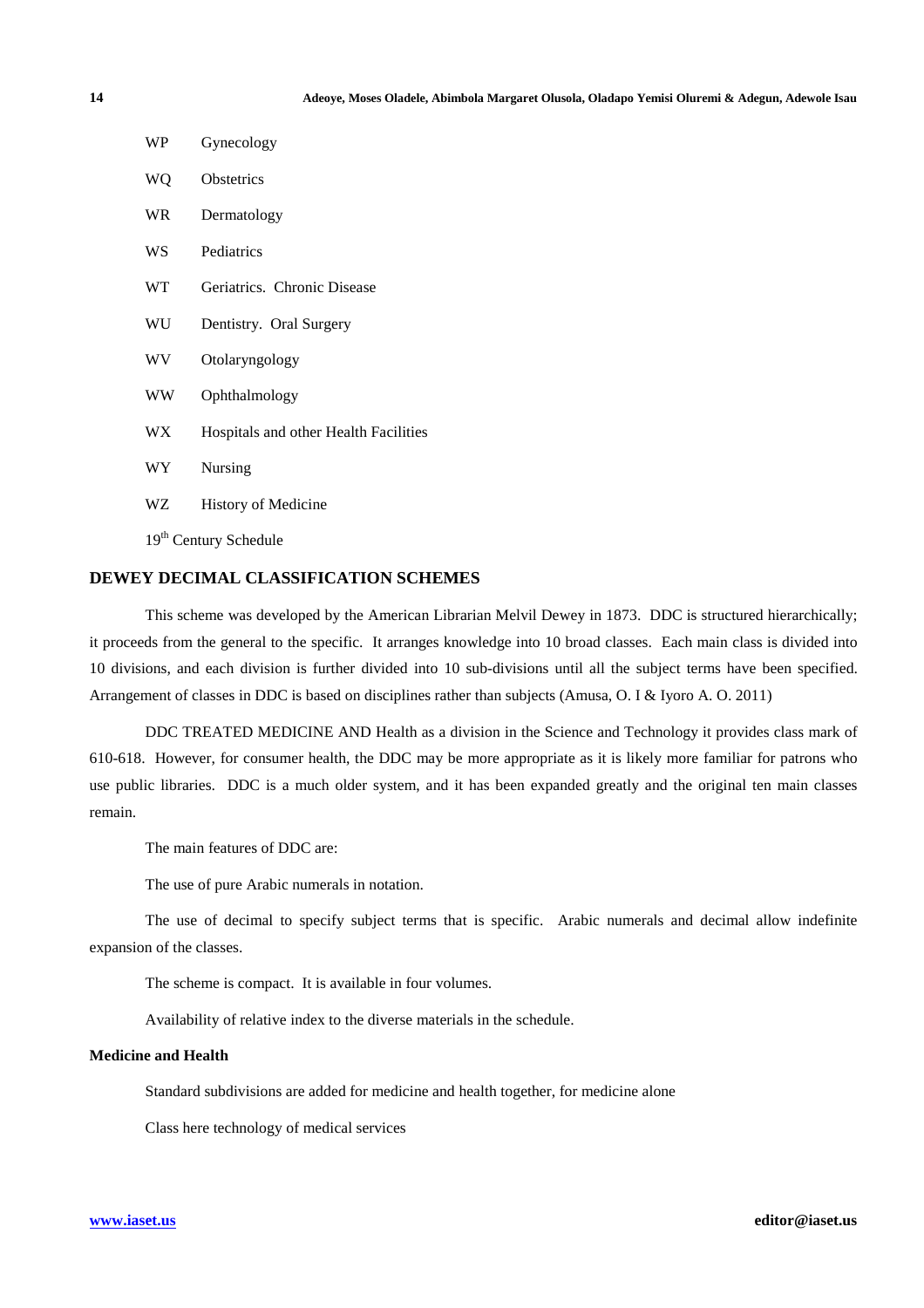#### **Effects of Cataloguing and Classification Schemes on the Organization of Knowledge in Medical Libraries 15**

Class social welfare problems of and services to persons with physical illness, interdisciplinary works on social provision of medical services and technology of medical services in 362.1: class home care by nonprofessionals of persons with illnesses and disabilities in 649.8

#### **SUMMARY**

|  |  | 610.1-9 (Standard subdivisions, medical personnel, nursing) |  |  |  |
|--|--|-------------------------------------------------------------|--|--|--|
|--|--|-------------------------------------------------------------|--|--|--|

- 611 Human anatomy, cytology, histology 001-009 Standard subdivisions 01 Anatomic embryology, cytology, histology 1 Cardiovascular organs 2 Respiratory organs 3 Digestive tract organs 4 Hematopoietic, lymphatic, glandular systems 6 Urogenital system 7 Musculoskeletal system, integument 8 Nervous system, Sense organs 9 Regional and topographical anatomy 612 Human physiology
- 001-009 Standard Subdivisions
- 01-04 (Biophysics, biochemistry, control processes, tissue and organ culture, physiology of specific activities)
- 1 Blood and circulation
- 2 Respiration
- 3 Digestion
- 4 Hematopoietic, lymphatic, glandular, urinary systems
- 6 Reproduction, development, maturation
- 7 Musculoskeletal system, integument
- 8 Nervous system, Sensory functions
- 9 Regional physiology
- 613 Personal health and safety
- 04 Personal health of specific sex and age groups
- 1 Environmental factors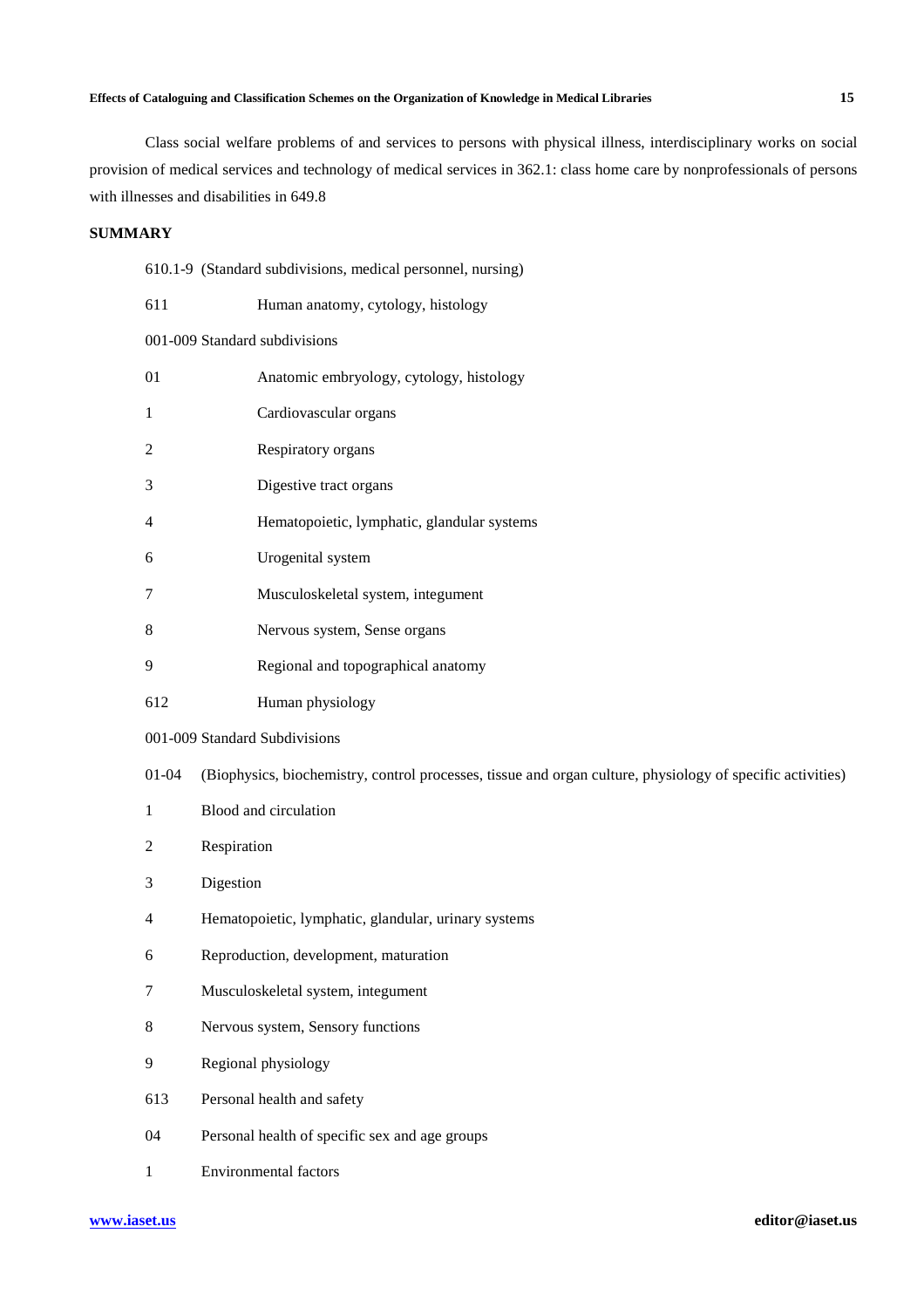- 2 Dietetics
- 4 Personal cleanliness and related topics
- 5 Artificial environments
- 6 Personal safety and special topics of health
- 7 Physical fitness
- 8 Substance abuse (Drug abuse)
- 9 Birth control, reproductive technology, sex hygiene
- 614 Forensic medicine: incidence of injuries, wounds, disease: public preventive medicine
- 1 Forensic medicine
- 3 Incidence of Injuries and wounds
- 4 Incidence of and public measures to prevent disease
- 5 Incidence of and public measures to prevent specific diseases and kinds of diseases
- 6 Disposal of the dead
- 615 Pharmacology and therapeutics
- 1 Drugs (Materia medica)
- 2 Inorganic drugs
- 3 Organic drugs
- 4 Prescription filling
- 5 Therapeutics
- 6 Methods of administering drugs
- 7 Pharmacokinetics
- 8 Specific therapies and kinds of therapies
- 9 Toxicology
- 616 Diseases
- 001-009 Standard subdivisions
- 02-09 (General topics of diseases)
- 1 Diseases of cardiovascular system
- 2 Diseases of respiratory system
- 3 Diseases of digestive system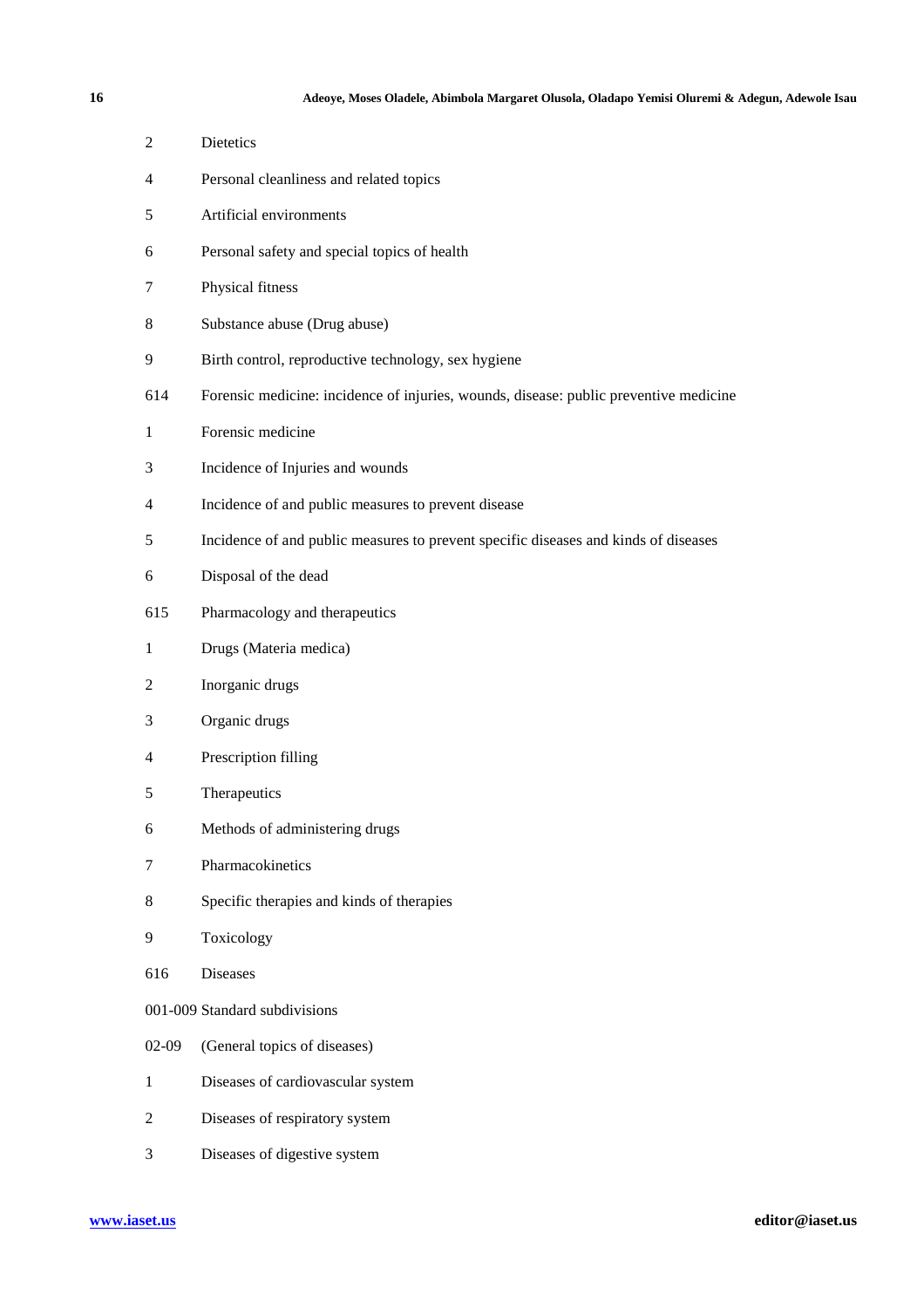#### **Effects of Cataloguing and Classification Schemes on the Organization of Knowledge in Medical Libraries 17**

- 4 Diseases of hematopoietic, lymphatic, glandular systems, Diseases of endocrine system
- 5 Diseases of integument
- 6 Diseases of urogenital system, Diseases of urinary system
- 7 Diseases of musculoskeletal system
- 8 Diseases of nervous system and mental disorders
- 9 Other diseases
- 617 Miscellaneous branches of medicine surgery
- 001-008 Standard subdivisions of surgery
- 02-09 (General topics of surgery and historical, geographic, persons treatment)
- 1 Injuries and wounds
- 2 Results of injuries and wounds
- 4 Surgery and systems
- 5 Regional medicine, Regional Surgery
- 6 Dentistry
- 7 Ophthalmology
- 8 Otology and audiology
- 9 Operative surgery and special fields of surgery
- 618 Other branches of medicine, Gynecology and obstetrics
- 01-09 Standard subdivisions and special topics of gynecology and obstetrics

| 1 | Gynecology                             |
|---|----------------------------------------|
| 2 | <b>Obstetrics</b>                      |
| 3 | Diseases and complication of pregnancy |
| 4 | Childbirth Labor                       |
| 5 | Labor complication                     |
| 6 | Normal puerperium                      |
| 7 | Puerperal diseases                     |
| 8 | Obstetrical surgery                    |
| 9 | Pediatrics and geriatrics              |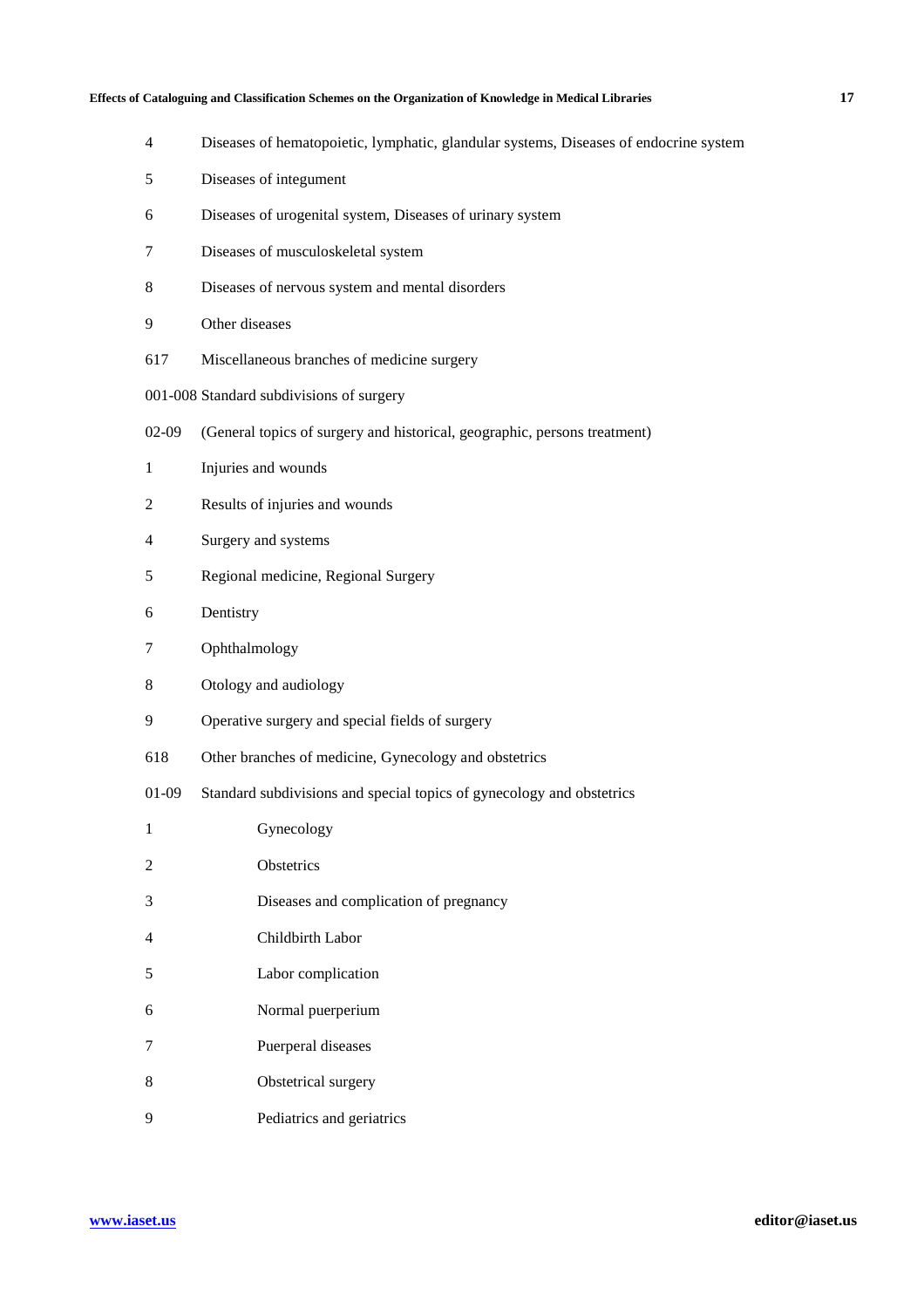## **LIBRARY OF CONGRESS CLASSIFICATION SCHEME (LC)**

Library of Congress Classification Scheme (LC) was developed out of desire to fashion out a scheme that will be peculiar and adequate suit the collection of the library of congress in the United States of America. It is a scheme rooted in literary warrant i.e. the existing collections of the library of congress. The scheme divided the entire spectrum of knowledge into 26 classes in the scheme are published in separate schedules. These classes are designated with symbols or notation by letters of Alphabets A-Z, without letters I, O, W, X, Y and Arabic numerals; this is referred to as mixed notation. Each class schedule has a synopsis that provides guidance to classifiers. The scheme also starts from general knowledge to the specific and theoretical aspect to practical aspects of subjects.

From the outlines, library of Congress uses letter to denote the main class mark for medicine "R" double capital letters for sub-division, Arabic numerals for further divisions and cutter numbers for specificity.

The outline of the schedule for Medicine is provided below:

#### **Class R-Medicine [edit]**

- Subclass  $R \text{Medicine}$  (General)
- $\bullet$  Subclass RA Public aspects of medicine
- $\bullet$  Subclass RB Pathology
- $\bullet$  Subclass RC Internal medicine
- $\bullet$  Subclass RD Surgery
- $\bullet$  Subclass RE Ophthalmology
- $\bullet$  Subclass RF Otorhinolaryngology
- Subclass  $RG G$ ynecology and Obstetrics
- Subclass RJ Pediatrics
- $\bullet$  Subclass RK Dentistry
- $\bullet$  Subclass RL Dermatology
- Subclass RM Therapeutics. Pharmacology
- Subclass RS Pharmacy and material media
- $\bullet$  Subclass RT Nursing
- Subclass  $RV Botanic$ , Thomsonia and Eclectic medicine
- Subclass  $RX -$  Homeopathy
- Subclass  $RZ$  Other systems of medicine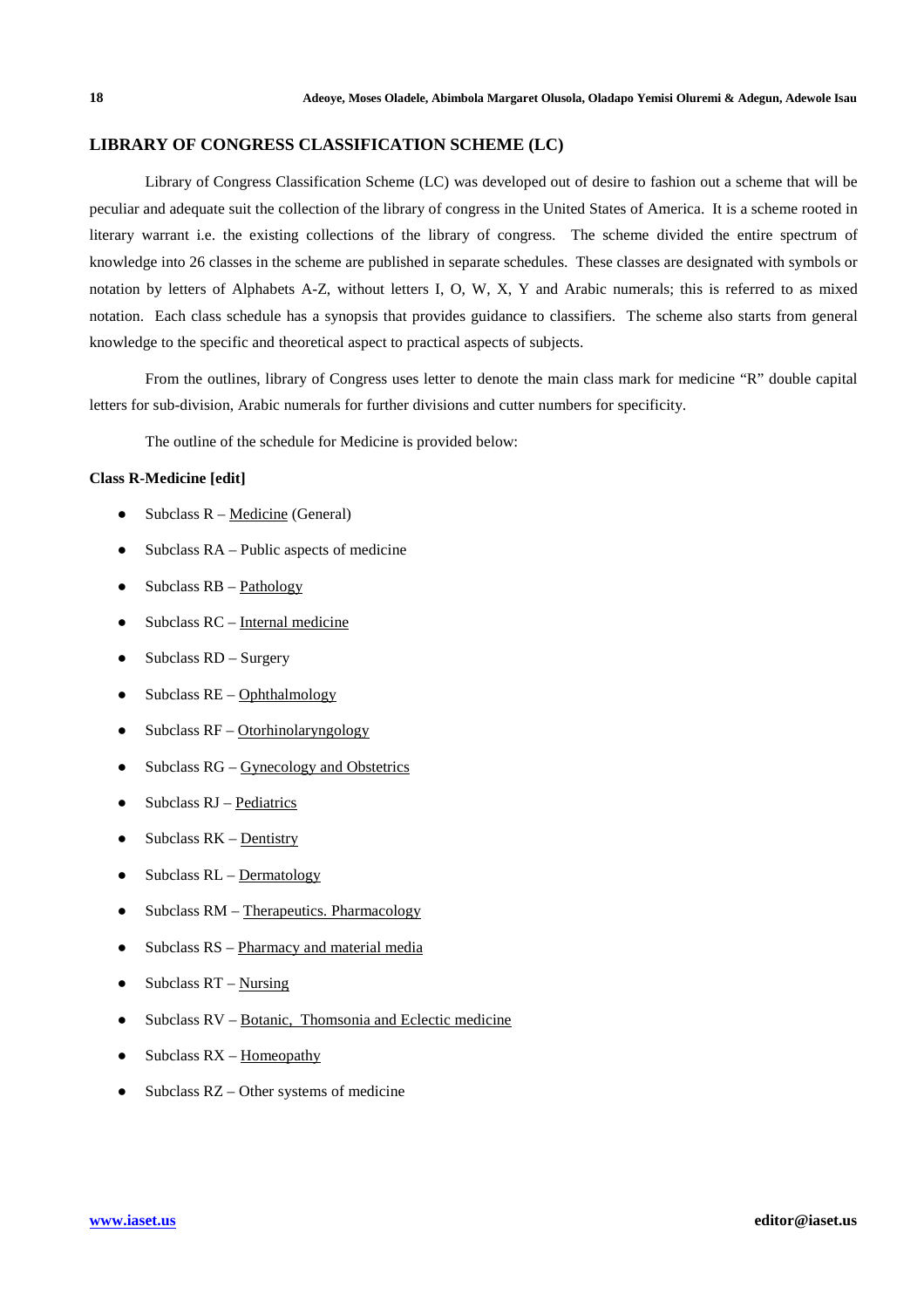# **CONCLUSIONS**

The roles of Cataloguing and Classification Scheme in effective organization of Medical Library collections are crucial. They are the basis of class numbers of information sources that form essential component of bibliographic data facilitate access to the collection of a medical library in addition, Cataloguing and Classification facilitate:

- Shelf arrangement of information sources in helpful manner. This saves the users' time in search for right resources in medical library collections.
- Subject analysis of medical information sources and their mechanized arrangement by the use of notation.
- Optimum use of collection of medical libraries resources by bringing users into contact with specific resources or pieces of information required.
- Collation of information sources on related subjects. This permits in-depth searching of information sources on discipline

# **REFERENCES**

- 1. Amusan, I. O. and Iyoro, A. O. (2011) Appraisal of Classification Schemes and their Effectiveness in Organizing Law Collections in Nigerian Law Faculties: **Library Philosophy and Practice (e-journal) paper 530.**
- 2. Dewey (1996) **Dewey Decimal Classification and Relative Index, 21st** edition. New York Forest Press.
- 3. Ibegwam, A and Ogunyade, T. O., 2003 Library Use and Information seeking behaviour of students of College of Medicine. **Journal of Contemporary Issues 1.1.1. 110-124 .**
- 4. Ibrahim (etal) 2004 Knowledge and Utilization of Information Technology Among Health Care Professionals and Students in Ile-Ife, Nigeria: A case study of a University Teaching Hospital. **Journal of Medical Internet Resources 2004 Oct. – Dec. 6:4.**
- 5. Johan Koren (2009) Cataloguing and Classification: College of Education Library Media **-an Online Publication.**
- 6. Library of Congress Classification Class R. (1998 edition) Prepared by the Cataloguing Policy and Support Office, Library Services Washington D. C.: Library of Congress, Cataloguing Distribution Service.
- 7. LopeZ-MertZ, Elsa M. (1997) The adequacy of the structure of the National Library of Medicine Classification Scheme for Organizing Pharmacy Literature. **Library Resources and Technical Services 41(2) 123-125.**
- 8. National Institutes of Health (1994) National Library of Medicine Classification: A Scheme for the Shelf Arrangement of Library materials in the Field of Medicine and its Related Sciences. 5thed. Bethesdg US. Department of Health and Human Services
- 9. Ran Kin, J. A. (1992) Problem based Medical Education Effect on Library use. **Bulleting of Medical Library Association 80:1 36-43.**
- 10. Shershneoa, M. B., Blotnick, H.B. and Meji Cano, G. C. 2005. Learn to use learning resources during medical school and residency **Journal of Medical Library Association 93:20 April, 263-270.**